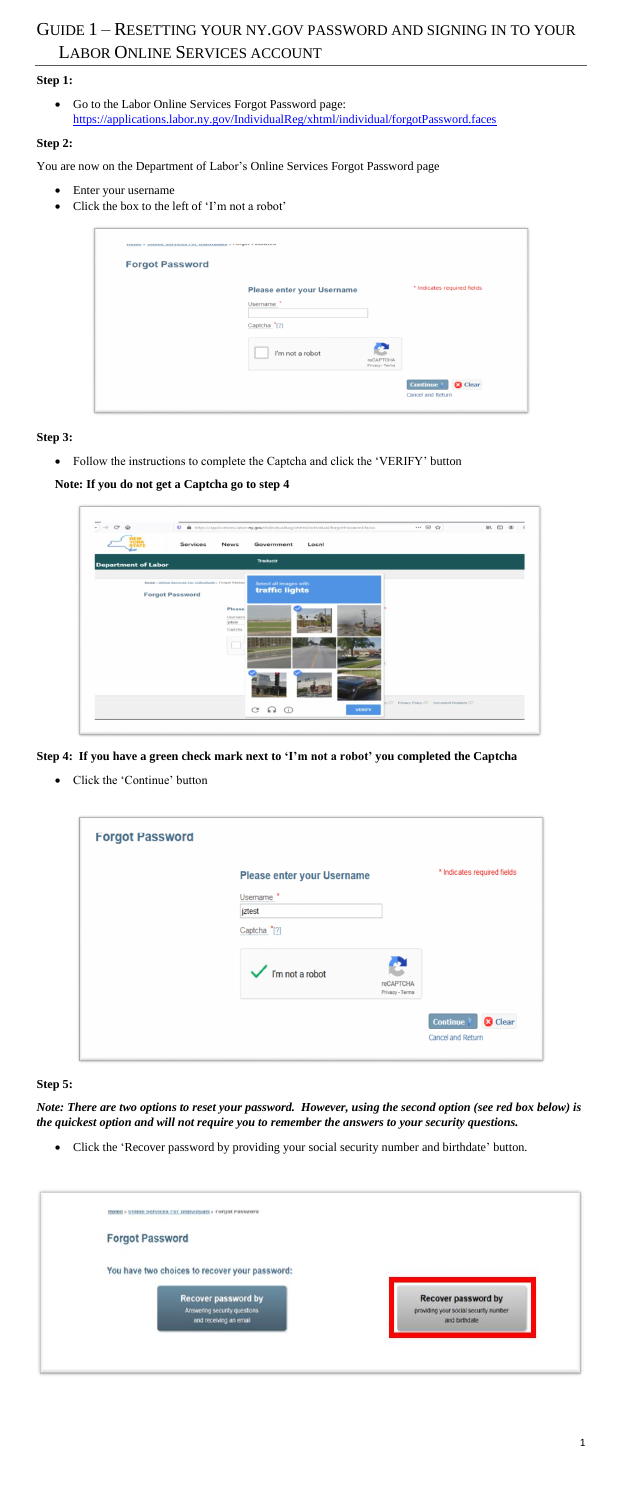## **Step 6:**

- Enter your Date of Birth *you do not need to add slashes, enter 2 digits for you birth month, two digits for the day of the month that you were born and 4 digits for your birth year*
- Enter your social security number *enter your 9-digit social security number, you do not need to include dashes, do not include any spaces*
- Click the box to the left of 'I'm not a robot'
- Click the 'Continue' button

- Write down the temporary password that is provided on *your* screen, not the one that is being shown in this example. *Do not include the quotation marks* **with your temporary password; they are not part of the temporary password. Do not copy and paste the temporary password.**
- Click the 'Sign In' button



For the best performance with this application, please use one of these

- Internet Explorer 11+
- Microsoft Edge (latest version)
- Firefox (latest version)
- Chrome (latest version)
- Opera (latest version)
- Safari (Mac)

Other browsers may have compatibility issues.

# Still need help?

## **Important Reminders**

*Note: You may or may not be asked to complete a Captcha. If you are asked to complete a Captcha, follow the instructions to complete the Captcha and once the Captcha is completed click the 'Continue' button.*

| Please provide additional information in order to access your account. |  |
|------------------------------------------------------------------------|--|
| Date of Birth *                                                        |  |
| (mm/dd/yyyy)                                                           |  |
| SSN <sup>*</sup><br>Show                                               |  |
| Captcha <sup>*</sup> [?]                                               |  |
| I'm not a robot<br>reCAPTCHA<br>Privacy - Terms                        |  |

#### **Step 7: You are now back on the sign in page**